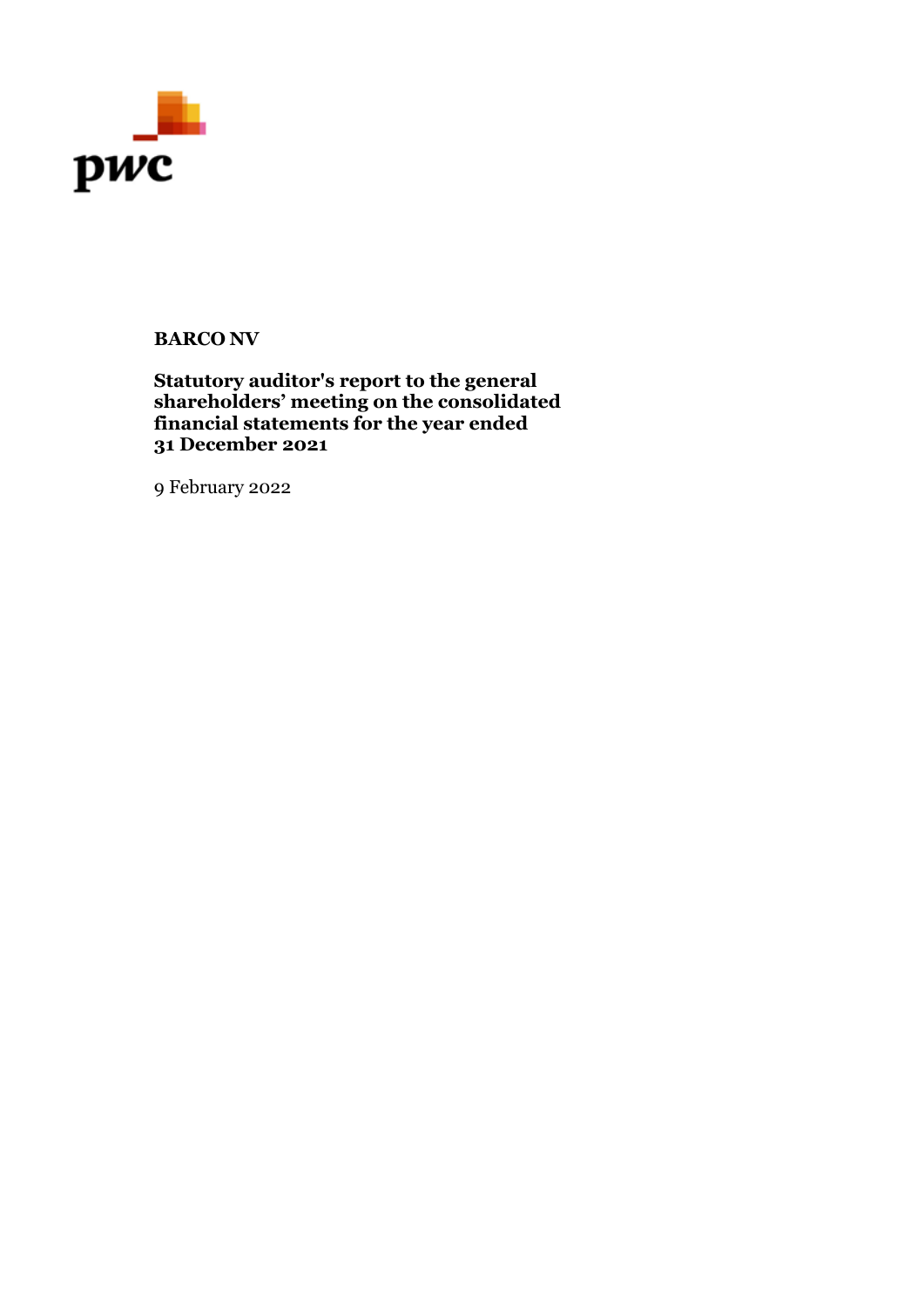

## **STATUTORY AUDITOR'S REPORT TO THE GENERAL SHAREHOLDERS' MEETING OF BARCO NV ON THE CONSOLIDATED FINANCIAL STATEMENTS FOR THE YEAR ENDED 31 DECEMBER 2021**

We present to you our statutory auditor's report in the context of our statutory audit of the consolidated financial statements of Barco NV (the "Company") and its subsidiaries (jointly "the Group"). This report includes our report on the consolidated financial statements, as well as the other legal and regulatory requirements. This forms part of an integrated whole and is indivisible.

We have been appointed as statutory auditor by the general meeting d.d. 29 April 2021, following the proposal formulated by the board of directors and following the recommendation by the audit committee and the proposal formulated by the works' council. Our mandate will expire on the date of the general meeting which will deliberate on the annual financial statements for the year ended 31 December 2023. We have performed the statutory audit of the consolidated financial statements of Barco NV for 4 consecutive years.

## **Report on the consolidated financial statements**

## *Unqualified opinion*

We have performed the statutory audit of the Group's consolidated financial statements, which comprise the consolidated balance sheet as at 31 December 2021, the consolidated statement of income, the statement of comprehensive income, the consolidated statement of changes in equity and the consolidated statement of cash flow for the year then ended, and notes to the consolidated financial statements, including a summary of significant accounting policies and other explanatory information, and which is characterised by a consolidated balance sheet total of EUR '000 1.104.249 and a net profit attributable to the equity holder of the parent of EUR '000 8.881.

In our opinion, the consolidated financial statements give a true and fair view of the Group's net equity and consolidated financial position as at 31 December 2021, and of its consolidated financial performance and its consolidated cash flows for the year then ended, in accordance with International Financial Reporting Standards as adopted by the European Union and with the legal and regulatory requirements applicable in Belgium.

# *Basis for unqualified opinion*

We conducted our audit in accordance with International Standards on Auditing (ISAs) as applicable in Belgium. Furthermore, we have applied the International Standards on Auditing (ISAs) as approved by the IAASB which are applicable to the year- end andwhich are not yet approved at the national level. Our responsibilities under those standards are further described in the *"Statutory auditor's responsibilities for the audit of the consolidated financial statements"* section of our report. We have fulfilled our ethical responsibilities in accordance with the ethical requirements that are relevant to our audit of the consolidated financial statements in Belgium, including the requirements related to independence.

We have obtained from the board of directors and Company officials the explanations and information necessary for performing our audit.

PwC Bedrijfsrevisoren BV - PwC Reviseurs d'Entreprises SRL - Financial Assurance Services Maatschappelijke zetel/Siège social: Woluwe Garden, Woluwedal 18, B-1932 Sint-Stevens-Woluwe Vestigingseenheid/Unité d'établissement: Sluisweg 1 bus 8, B-9000 Gent T: +32 (0)9 268 82 11, F: +32 (0)9 268 82 99, www.pwc.com BTW/TVA BE 0429.501.944 / RPR Brussel - RPM Bruxelles / ING BE43 3101 3811 9501 - BIC BBRUBEBB / BELFIUS BE92 0689 0408 8123 - BIC GKCC BEBB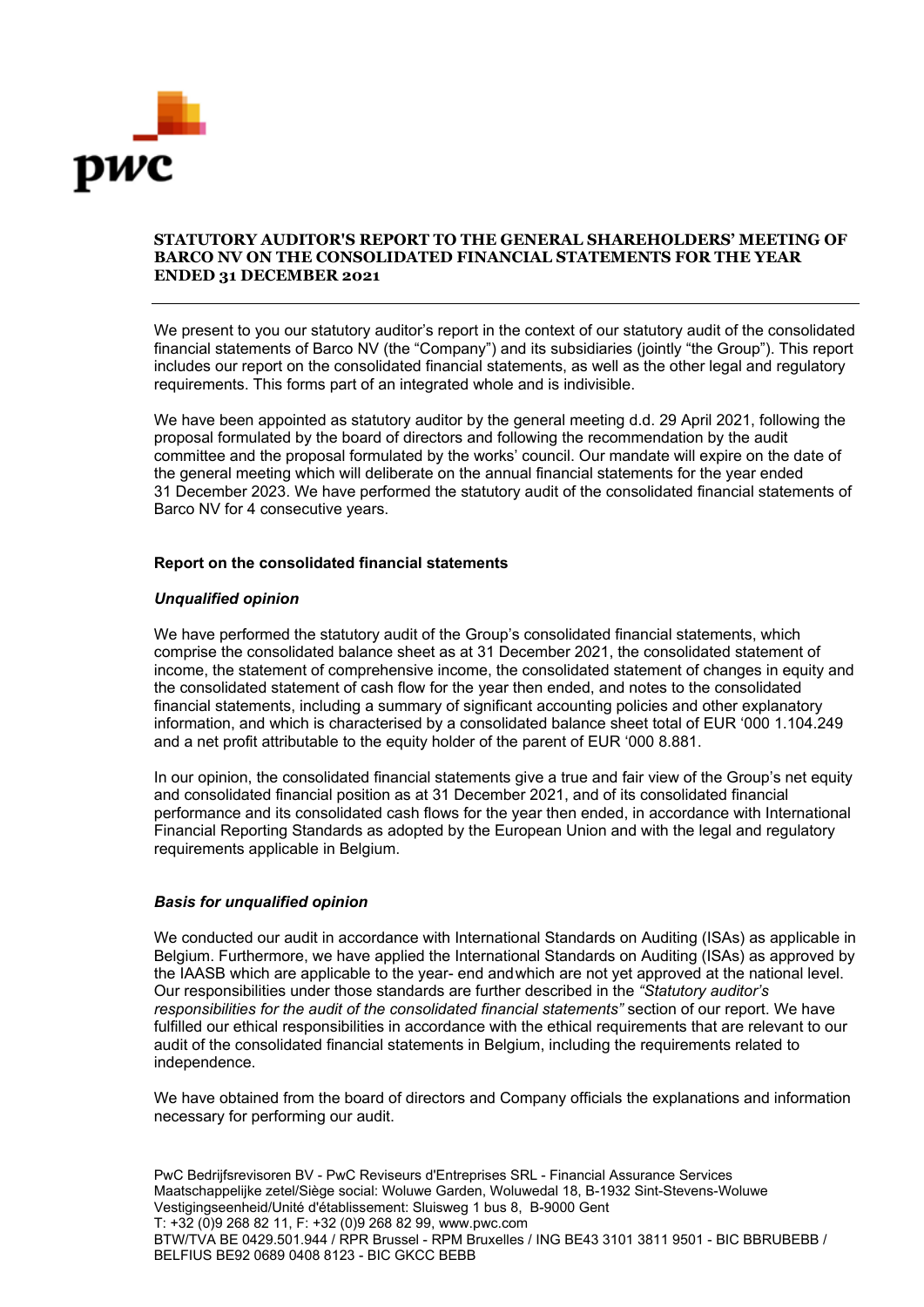

We believe that the audit evidence we have obtained is sufficient and appropriate to provide a basis for our opinion.

## *Key audit matters*

Key audit matters are those matters that, in our professional judgment, were of most significance in our audit of the consolidated financial statements of the current period. These matters were addressed in the context of our audit of the consolidated financial statements as a whole, and in forming our opinion thereon, and we do not provide a separate opinion on these matters.

#### Impairment testing of goodwill - Note 8

## *Description of key audit matter*

The carrying value of the Group's goodwill amounts to EUR'000 105.612 at 31 December 2021.

These assets are subject to impairment testing on an annual basis or more frequently if there are indicators of impairment.

We consider this matter as key to our audit because the determination of whether or not an impairment charge is necessary involves significant judgement in estimating the future results of the business.

## *How our audit addressed the key audit matter*

We evaluated the appropriateness of the Group's accounting policies and assessed compliance with the policies in accordance with IFRS.

We evaluated management's annual impairment testing and assessment of the indicators of impairment and challenged impairment calculations by assessing the future cash flow forecasts used in the models, and the process by which they were drawn up, including comparing them to the latest budgets approved by the board of directors.

We understood and challenged:

- Assumptions used in the Group's budget and internal forecasts and the long-term growth rates by comparing them to economic and industry forecasts;
- The discount rate by assessing the cost of capital and other inputs including benchmarking with comparable organizations;
- The historical accuracy of budgets to actual results to determine whether cash flow forecasts are reliable based on past experience;
- The mechanics of the underlying calculations.

In performing the above work, we utilized our internal valuation experts to provide challenge and external market data to assess the reasonableness of the assumptions used by management.

We evaluated the sensitivity analysis around the key drivers within the cash flow forecasts to ascertain the extent of change in those assumptions and also considered the likelihood of such a movement in those key assumptions arising.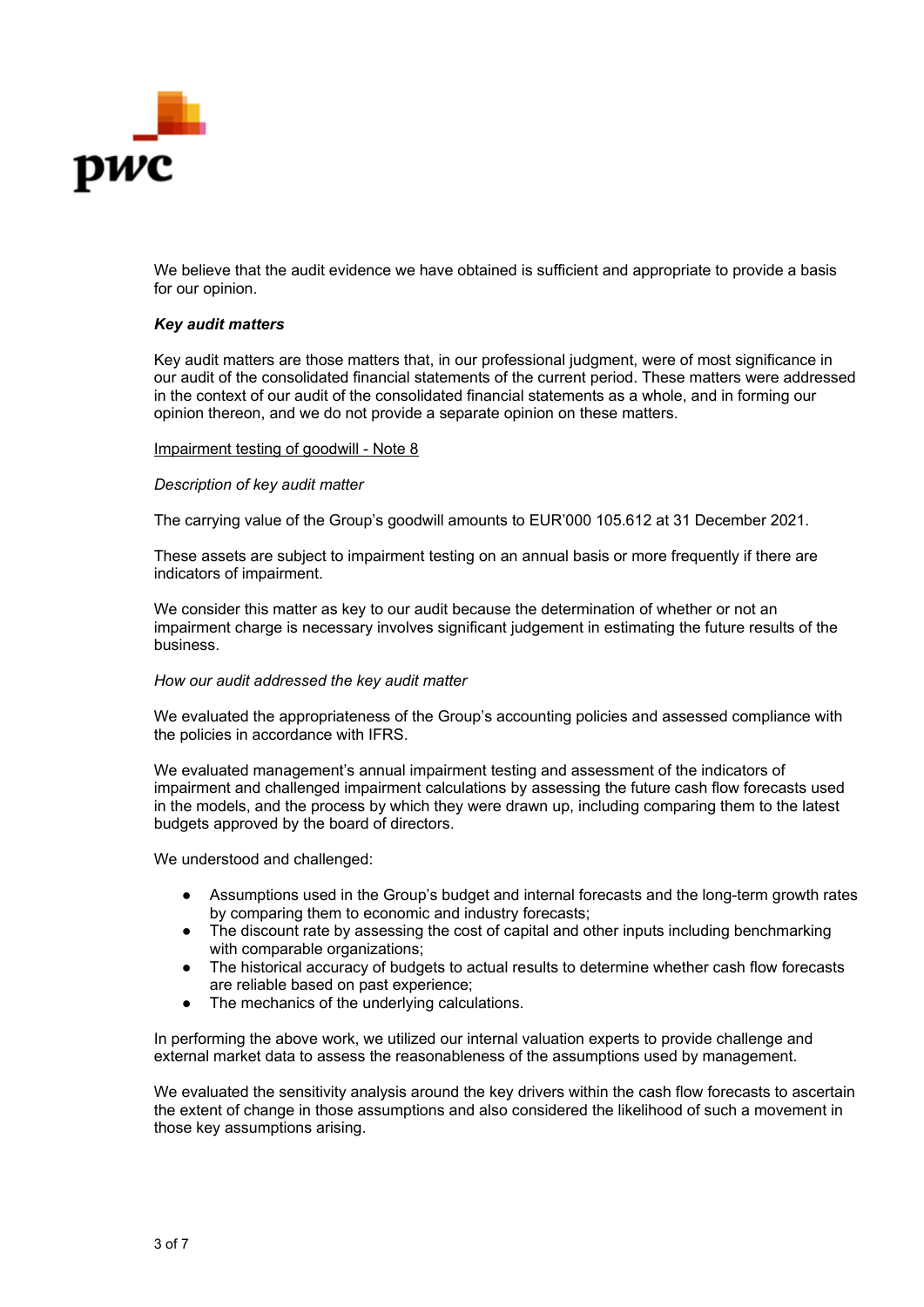

Whilst recognizing that cash flow forecasting, impairment modeling and valuations are all inherently judgmental, we found that the assumptions used by management were within an acceptable range of reasonable estimates.

Valuation of deferred taxes and valuation allowance on deferred tax assets related to tax losses carried forward and tax credits - Note 10

## *Description of key audit matter*

Deferred tax assets on tax losses carried forward and tax credits amounts to EUR'000 36.787 (note 10). The valuation of the deferred tax positions at Barco involved significant judgement, more specifically in the determination of the recognition of deferred tax assets related to tax losses carried forward and tax credits. The estimation of the future taxable basis is highly judgemental as well as the assessment of the impact of tax laws and regulations, tax planning action and strategies, rulings and transfer pricing.

The valuation and recoverability of deferred tax assets is key to our audit due to the magnitude of the amount recognized for these assets and because the assessment requires management estimates, mainly on the assumptions regarding expected future market and economic conditions and tax laws and regulation.

## *How our audit addressed the key audit matter*

We challenged the assumptions made to assess the recoverability of deferred tax assets related to tax losses carried forward and tax credits and the timing of the reversal of deferred tax positions. During our procedures, we used amongst others budgets, forecasts and tax laws and in addition we assessed the historical accuracy of management's assumptions. We involved tax specialists in our audit. An important management judgement was the period over which taxable profits can be reliably estimated and consequently, no deferred tax assets are recognised for tax losses used in any period beyond. We verified that the deferred tax position was calculated at the enacted tax rate for the year in which the deferred tax position is expected to reverse.

We also assessed the adequacy and completeness of the Company's disclosure included in Note 10 in respect of deferred taxes.

We found management's judgements in respect of the Group's deferred tax positions to be consistent and in line with our expectations.

## *Responsibilities of the board of directors for the preparation of the consolidated financial statements*

The board of directors is responsible for the preparation of consolidated financial statements that give a true and fair view in accordance with International Financial Reporting Standards as adopted by the European Union and with the legal and regulatory requirements applicable in Belgium, and for such internal control as the board of directors determines is necessary to enable the preparation of consolidated financial statements that are free from material misstatement, whether due to fraud or error.

In preparing the consolidated financial statements, the board of directors is responsible for assessing the Group's ability to continue as a going concern, disclosing, as applicable, matters related to going concern and using the going concern basis of accounting unless the board of directors either intends to liquidate the Group or to cease operations, or has no realistic alternative but to do so.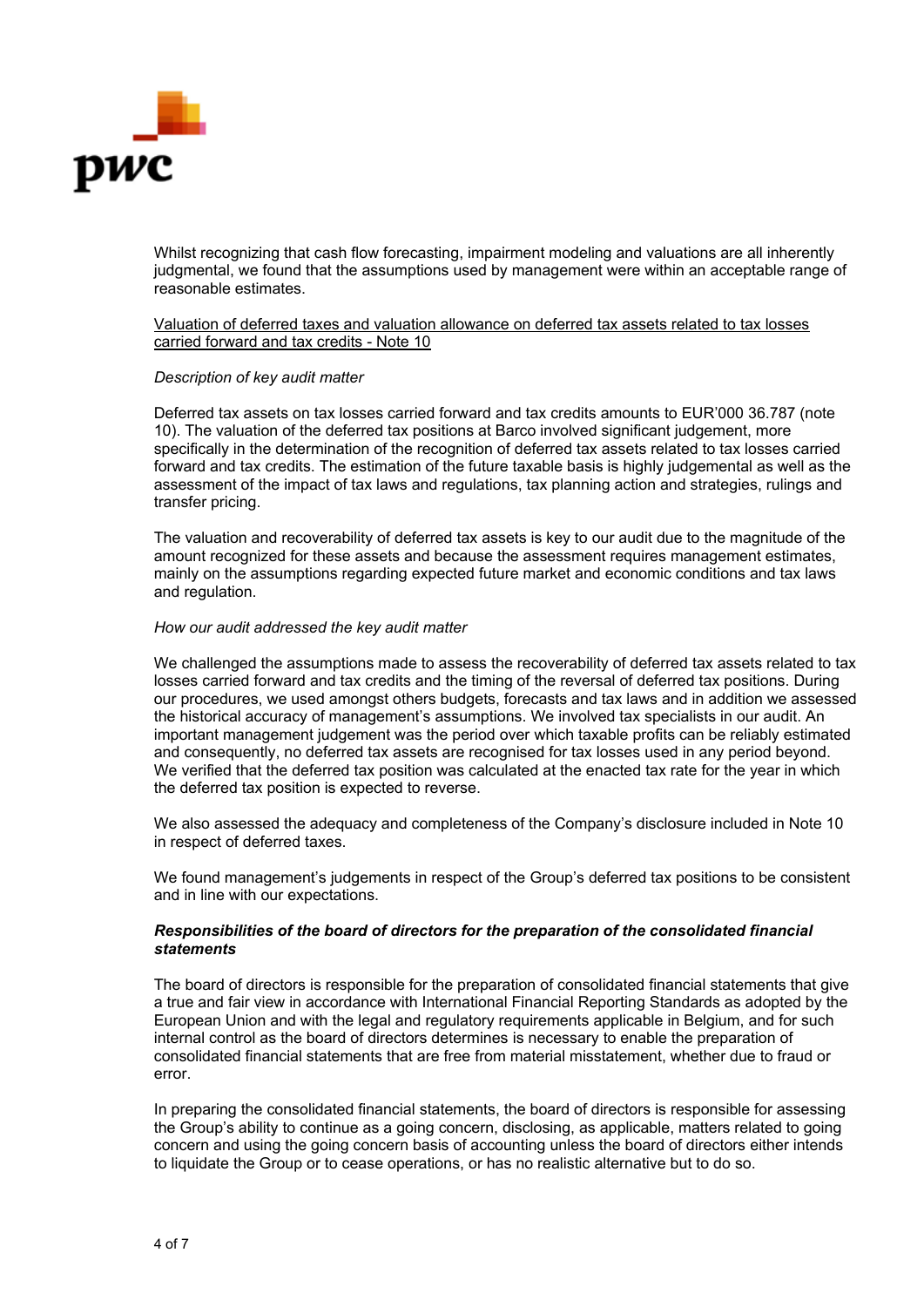

## *Statutory auditor's responsibilities for the audit of the consolidated financial statements*

Our objectives are to obtain reasonable assurance about whether the consolidated financial statements as a whole are free from material misstatement, whether due to fraud or error, and to issue an auditor's report that includes our opinion. Reasonable assurance is a high level of assurance, but is not a guarantee that an audit conducted in accordance with ISAs will always detect a material misstatement when it exists. Misstatements can arise from fraud or error and are considered material if, individually or in the aggregate, they could reasonably be expected to influence the economic decisions of users taken on the basis of these consolidated financial statements.

In performing our audit, we comply with the legal, regulatory and normative framework applicable to the audit of the consolidated financial statements in Belgium. A statutory audit does not provide any assurance as to the Group's future viability nor as to the efficiency or effectiveness of the board of directors' current or future business management at Group level. Our responsibilities in respect of the use of the going concern basis of accounting by the board of directors' are described below.

As part of an audit in accordance with ISAs, we exercise professional judgment and maintain professional skepticism throughout the audit. We also:

- Identify and assess the risks of material misstatement of the consolidated accounts, whether due to fraud or error, design and perform audit procedures responsive to those risks, and obtain audit evidence that is sufficient and appropriate to provide a basis for our opinion. The risk of not detecting a material misstatement resulting from fraud is higher than for one resulting from error, as fraud may involve collusion, forgery, intentional omissions, misrepresentations, or the override of internal control;
- Obtain an understanding of internal control relevant to the audit in order to design audit procedures that are appropriate in the circumstances, but not for the purpose of expressing an opinion on the effectiveness of the Group's internal control;
- Evaluate the appropriateness of accounting policies used and the reasonableness of accounting estimates and related disclosures made by the board of directors;
- Conclude on the appropriateness of the board of directors' use of the going concern basis of accounting and, based on the audit evidence obtained, whether a material uncertainty exists related to events or conditions that may cast significant doubt on the Group's ability to continue as a going concern. If we conclude that a material uncertainty exists, we are required to draw attention in our statutory auditor's report to the related disclosures in the consolidated financial statements or, if such disclosures are inadequate, to modify our opinion. Our conclusions are based on the audit evidence obtained up to the date of our statutory auditor's report. However, future events or conditions may cause the Group to cease to continue as a going concern;
- Evaluate the overall presentation, structure and content of the consolidated financial statements, including the disclosures, and whether the consolidated financial statements represent the underlying transactions and events in a manner that achieves fair presentation;
- Obtain sufficient and appropriate audit evidence regarding the financial information of the entities or business activities within the Group to express an opinion on the consolidated financial statements. We are responsible for the direction, supervision and performance of the Group audit. We remain solely responsible for our audit opinion.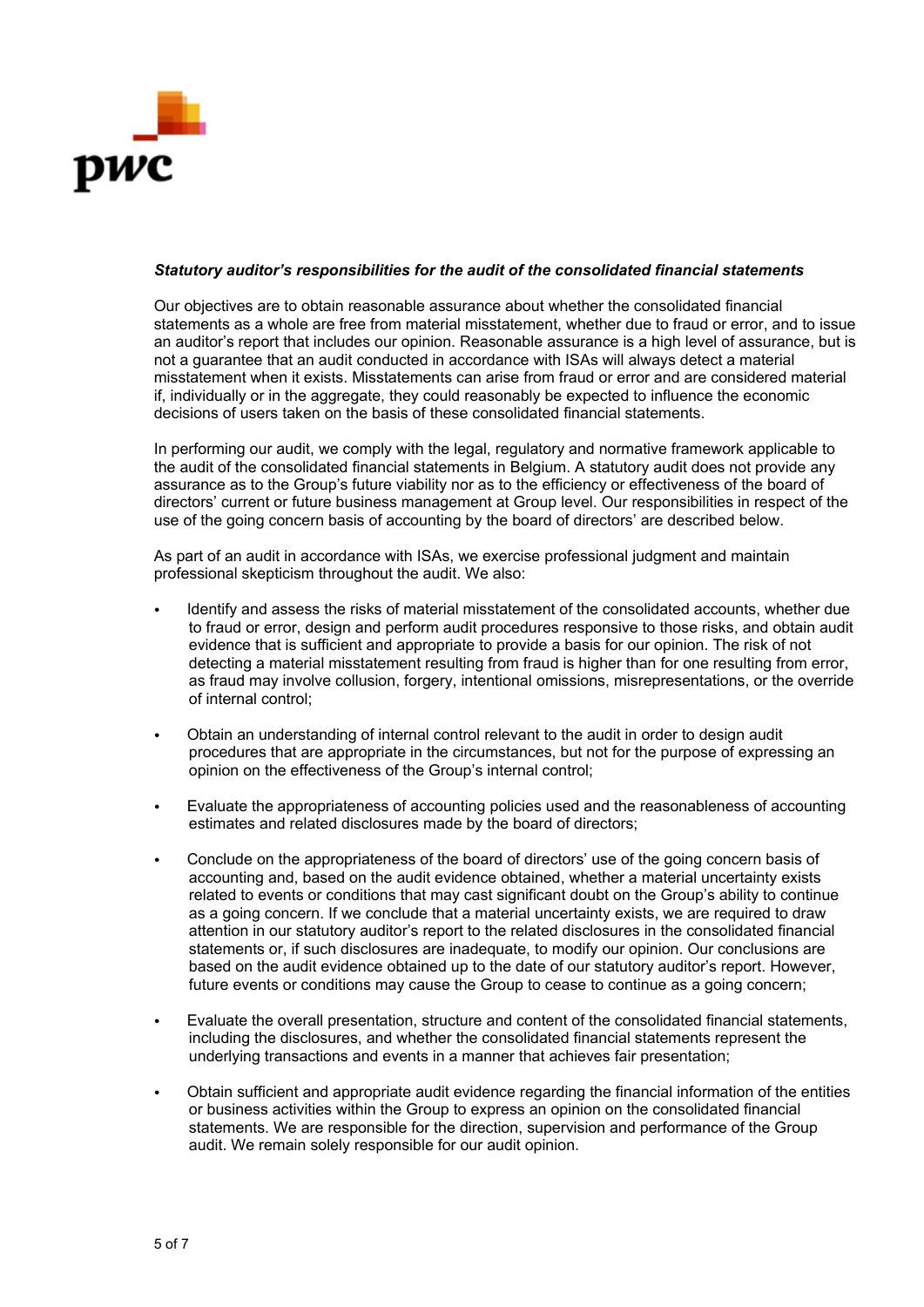

We communicate with the audit committee regarding, among other matters, the planned scope and timing of the audit and significant audit findings, including any significant deficiencies in internal control that we identify during our audit.

We also provide the audit committee with a statement that we have complied with relevant ethical requirements regarding independence, and to communicate with them all relationships and other matters that may reasonably be thought to bear on our independence, and where applicable, related safeguards.

From the matters communicated with the audit committee, we determine those matters that were of most significance in the audit of the consolidated financial statements of the current period and are therefore the key audit matters. We describe these matters in our auditor's report unless law or regulation precludes public disclosure about the matter.

## **Other legal and regulatory requirements**

## *Responsibilities of the board of directors*

The board of directors is responsible for the preparation and the content of the directors' report on the consolidated financial statements, the report on non-financial information and the other information included in the report on the consolidated financial statements.

## *Statutory auditor's responsibilities*

In the context of our mandate and in accordance with the Belgian standard which is complementary to the International Standards on Auditing (ISAs) as applicable in Belgium, our responsibility is to verify, in all material respects, the directors' report on the consolidated financial statements, the separate report on non-financial information and the other information included in the report on the consolidated financial statements and to report on these matters.

## *Aspects related to the directors' report on the consolidated financial statements and to the other information included in the annual report on the consolidated financial statements*

In our opinion, after having performed specific procedures in relation to the directors' report on the consolidated financial statements, this report is consistent with the consolidated financial statements for the year under audit, and it is prepared in accordance with article 3:32 of the Companies' and Associations' Code.

In the context of our audit of the consolidated financial statements, we are also responsible for considering, in particular based on the knowledge acquired resulting from the audit, whether the directors' report on the consolidated financial statements and the other information included in the annual report on the consolidated financial statements is materially misstated or contains information which is inadequately disclosed or otherwise misleading. In light of the procedures we have performed, there are no material misstatements we have to report to you.

The non-financial information required by virtue of article 3:32, §2 of the Companies' and Associations' Code is included in the directors' report on the consolidated financial statements. The Company has prepared the non-financial information, based on Global Reporting Initiative Standards. However, in accordance with article 3:80, §1, 5° of the Companies' and Associations' Code, we do not express an opinion as to whether the non-financial information has been prepared in accordance with the Global Reporting Initiative Standards as disclosed in the consolidated financial statements.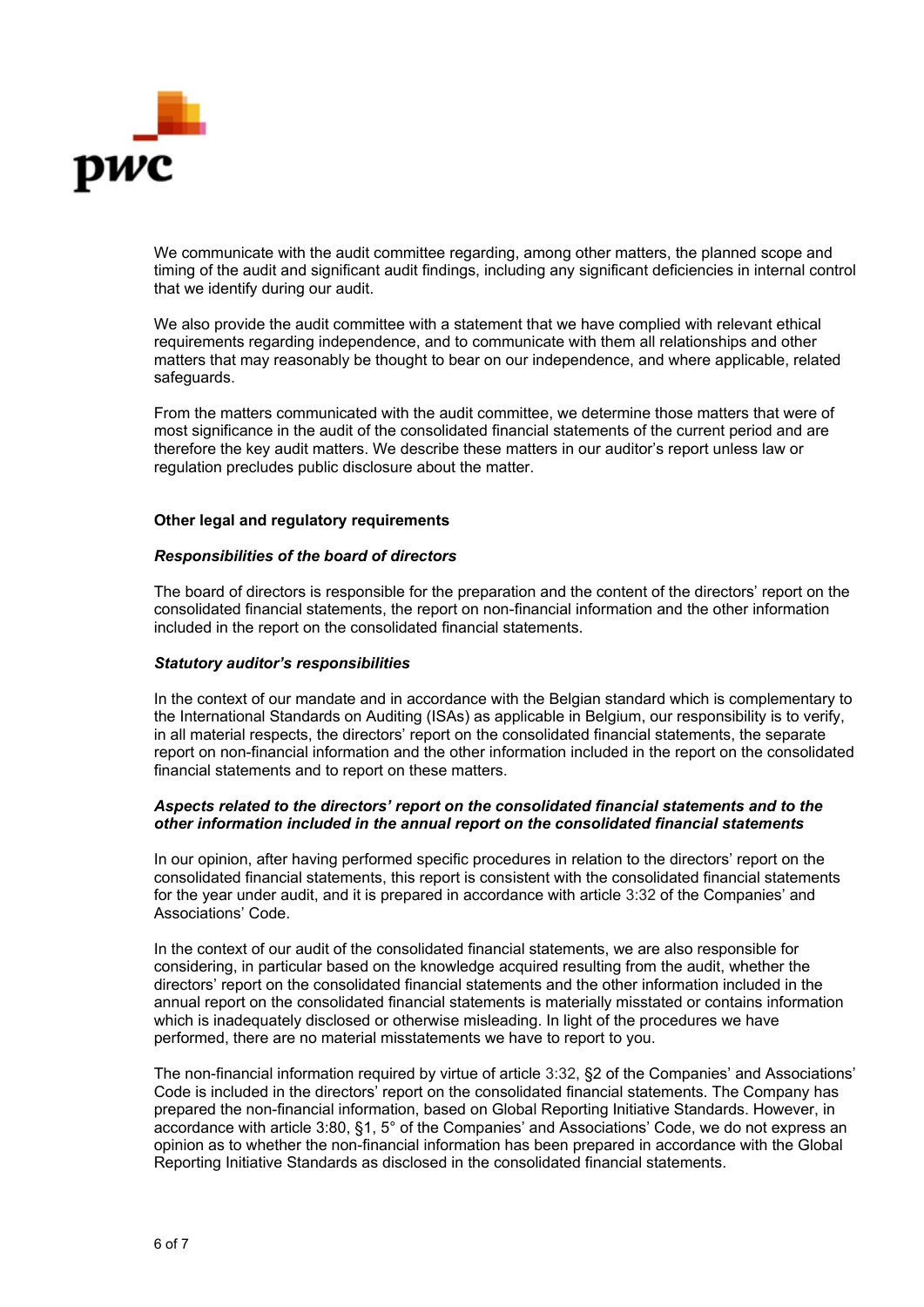

#### **Statement related to independence**

- Our registered audit firm and our network did not provide services which are incompatible with the statutory audit of the consolidated financial statements, and our registered audit firm remained independent of the Group in the course of our mandate.
- The fees for additional services which are compatible with the statutory audit of the consolidated financial statements referred to in article 3:65 of the Companies' and Associations' Code are correctly disclosed and itemized in the notes to the consolidated financial statements.

## **European Uniform Electronic Format (ESEF)**

We have also verified, in accordance with the draft standard on the verification of the compliance of the financial statements with the European Uniform Electronic Format (hereinafter "ESEF"), the compliance of the ESEF format with the regulatory technical standards established by the European Delegate Regulation No. 2019/815 of 17 December 2018 (hereinafter: "Delegated Regulation").

The board of directors is responsible for the preparation, in accordance with ESEF requirements, of the consolidated financial statements in the form of an electronic file in ESEF format (hereinafter "consolidated financial statements") included in the annual financial report.

Our responsibility is to obtain sufficient appropriate evidence to conclude that the format and marking language of the digital consolidated financial statements comply in all material respects with the ESEF requirements under the Delegated Regulation.

Based on the work we have performed, we believe that the format of and marking of information in the digital consolidated financial statements included in the annual financial report of Barco NV per 31 December 2021 comply in all material respects with the ESEF requirements under the Delegated Regulation.

## **Other statements**

This report is consistent with the additional report to the audit committee referred to in article 11 of the Regulation (EU) N° 537/2014.

Ghent, 9 February 2022

The statutory auditor PwC Reviseurs d'Entreprises SRL / PwC Bedrijfsrevisoren BV Represented by

Peter Opsomer

Peter Opsomer Réviseur d'Entreprises / Bedrijfsrevisor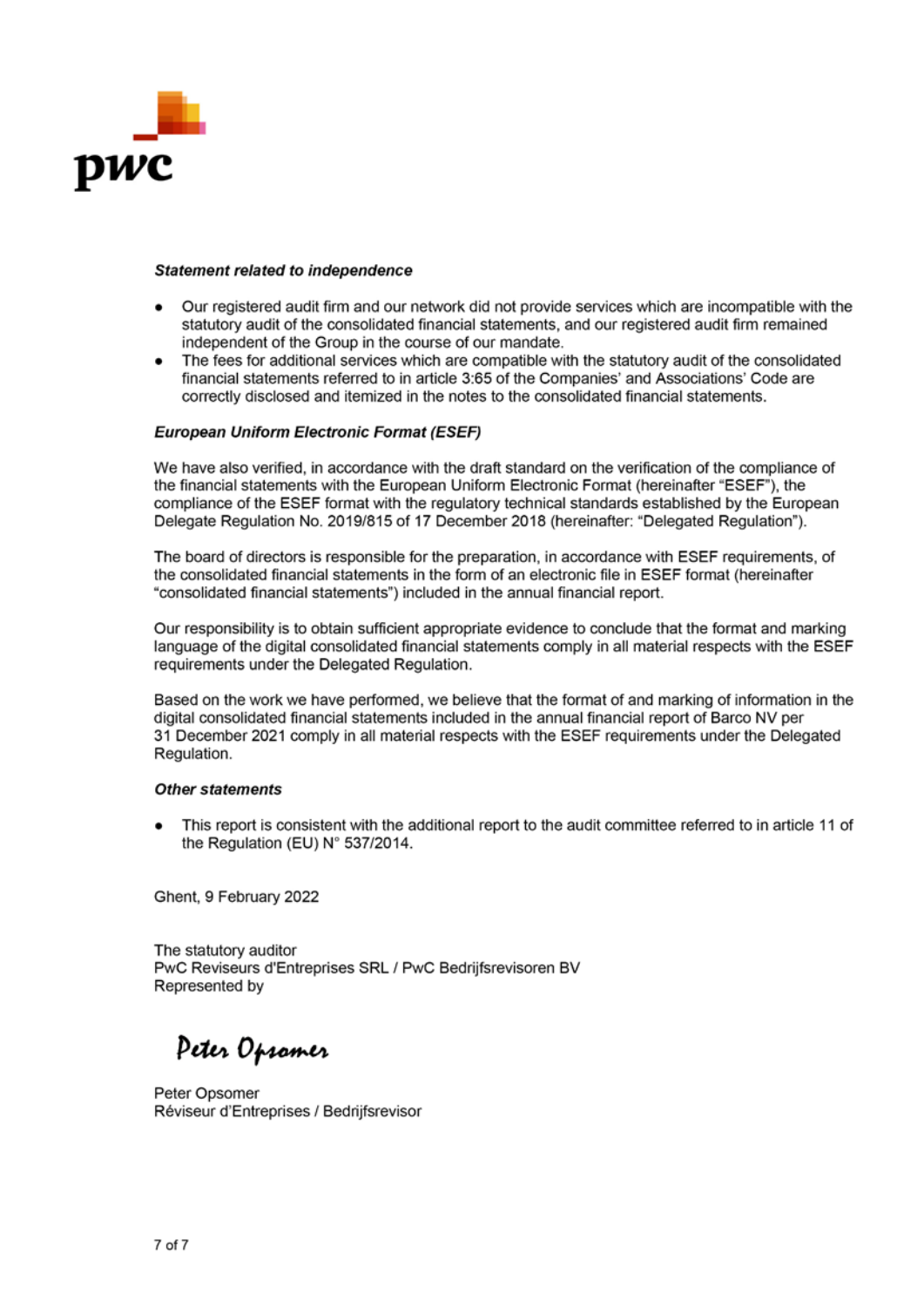

# **INDEPENDENT LIMITED ASSURANCE REPORT ON A SELECTION OF SUSTAINABILITY KPI'S IN THE INTEGRATED ANNUAL REPORT 2021 OF BARCO NV**

This report has been prepared in accordance with the terms of our contract dated 16 September 2021 (the "Agreement"), whereby we have been engaged to issue an independent limited assurance report in connection with a selection of sustainability KPIs, marked with a check mark (☑), of the Integrated Annual Report as of and for the year ended 31 December 2021 of Barco NV and its subsidiaries (the "Report").

# **The Directors' Responsibility**

The Directors of Barco NV ("the Company") are responsible for the preparation and presentation of the selection of sustainability KPIs for the year 2021, marked with a check mark (☑) in the in the Report (the "Subject Matter Information"), in accordance with the criteria disclosed in the Report (the "Criteria").

This responsibility includes the selection and application of appropriate methods for the preparation of the Subject Matter Information, for ensuring the reliability of the underlying information and for the use of assumptions and estimates for individual sustainability disclosures which are reasonable in the circumstances. Furthermore, the responsibility of the Directors includes the design, implementation and maintenance of systems and processes relevant for the preparation of the Subject Matter Information that is free from material misstatement, whether due to fraud or error.

## **Our Independence and Quality Control**

We have complied with the legal requirements in respect of auditor independence, particularly in accordance with the rules set down in articles 12, 13, 14, 16, 20, 28 and 29 of the Belgian Act of 7 December 2016 organising the audit profession and its public oversight of registered auditors, and with the independence and other ethical requirements of the Code of Ethics for Professional Accountants issued by the International Ethics Standards Board for Accountants, which is founded on fundamental principles of integrity, objectivity, professional competence and due care, confidentiality and professional behaviour.

Our firm applies International Standard on Quality Control 1 and accordingly maintains a comprehensive system of quality control including documented policies and procedures regarding compliance with ethical requirements, professional standards and applicable legal and regulatory requirements.

## **Auditor's Responsibility**

Our responsibility is to express an independent conclusion about the Subject Matter Information based on the procedures we have performed and the evidence we have obtained. Our assurance report has been prepared in accordance with the terms of our engagement contract.